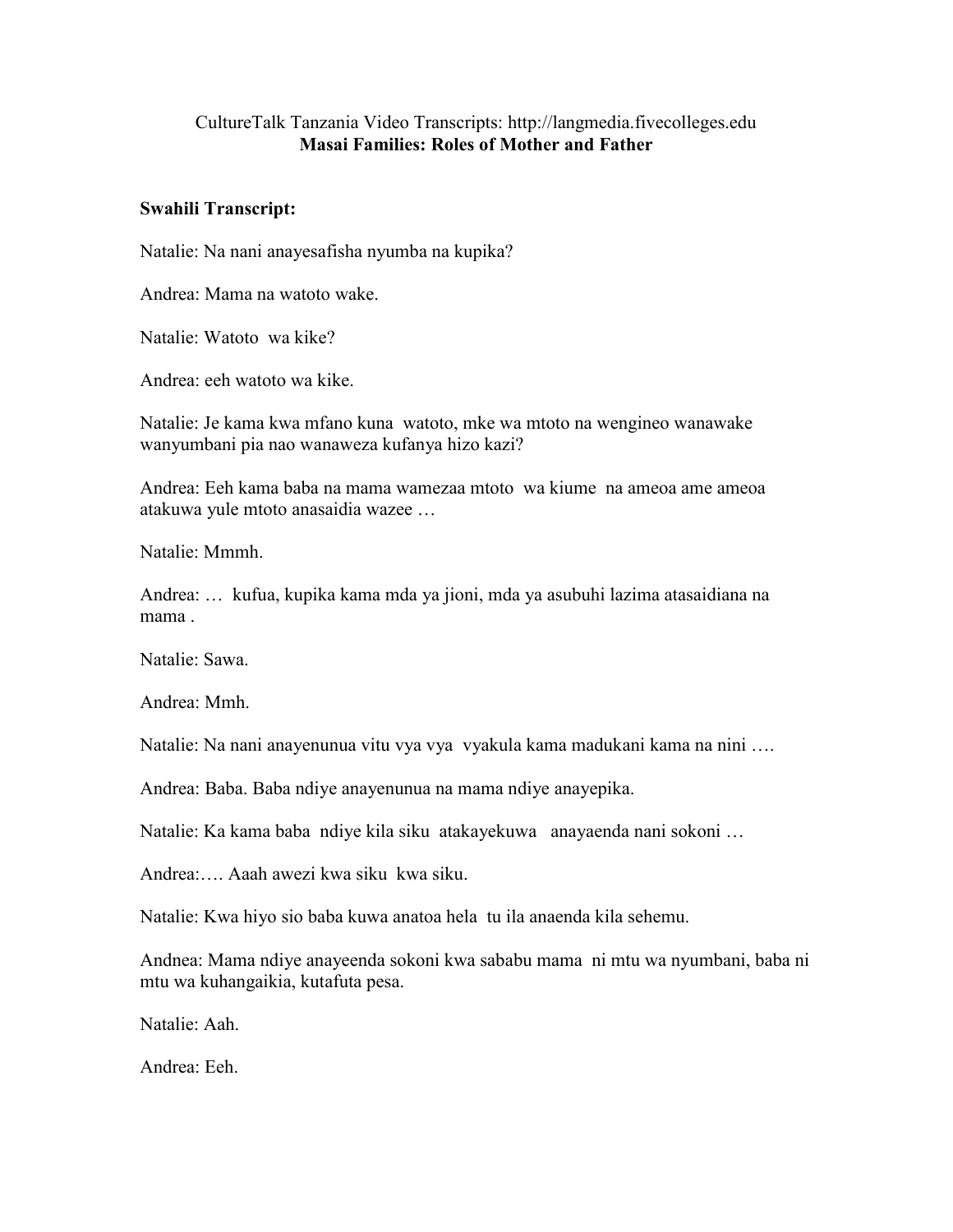Natalie: Kwahiyo baba aleti hela akamapa mama nenda kapike, ka kananunue anaenda kununua na analeta vyakula. Aah sawa.

Andrea: Eeeh.

Natalie: Nani anaye anayelea watoto, kuanzia yani wakiwa wadogo nakuendelea hadi wakubwa.

Andrea: Mama .

Natalie: Mama tu?

Andrea: Mama anasaidiwa na baba , lakini mama ndio sana kwa sababu mama hatoki .

Natalie: Mmhg.

Andrea: Mama anakuwa nyumbani toka azae mpaka miezi mitatu ndio kwa sisi kimila chetu mama anatoka nje , anatolewa nywele ya mtoto , anatolewa nywele na mama, kimila chetu sisi, ndiye anachinja mbuzi au kondoo , ndie anachinja…

Natalie: Mama ndiye anayechinja au watu wengine wanachinja?

Andrea: Baba ndiye anayechinja.

Natalie: Baba ndiye anayechinja.

Andrea: Baba ndiye anayechinja, anaita familia kuwa mtoto tunamtoa nje

Natalie: Baada ya miezi ya miezi mitatu?

Andrea: Baada ya miezi mitatu.

Natalie: Wow, eih, aisee. Aah watoto wanafanya nini, yaani watoto wadogo wakiwa kuanzia wale wadogowadogo hadi wakiwa wakubwa mfano vijana na nini nyumbani wanafanya kazi gani? Mfano kama watoto wenye miaka kumi na nane, watoto wenye miaka sita, saba na kuendelea.

Andrea: Wanasoma wengine wanachunga.

Natalie: Mmhg.

Andrea: Wengine wanasoma wengine wanaenda shule, wengine wanaenda chunga mbuzi wengine wanaenda shamba.

Natalie: Mmh.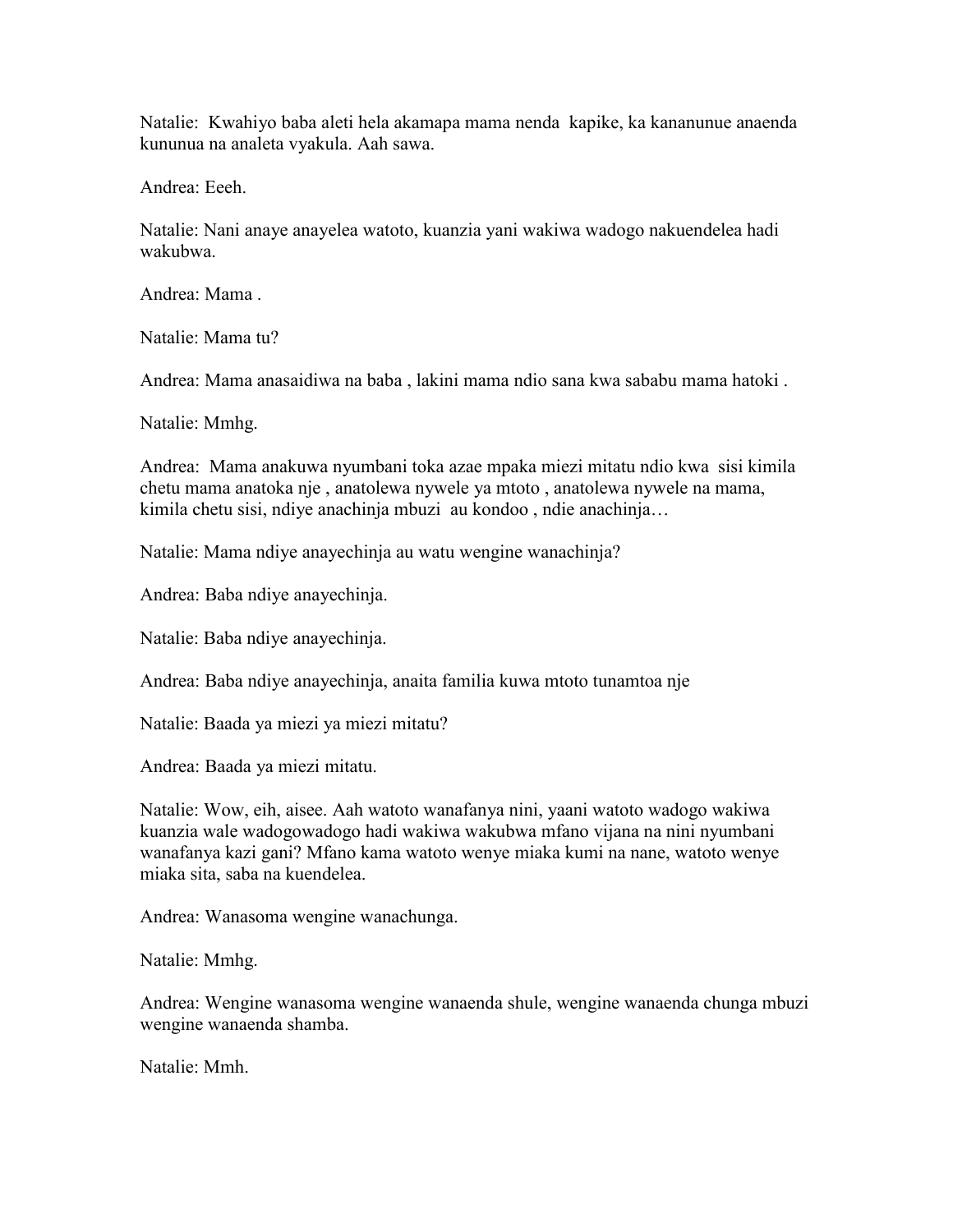Andrea: Kwa hivyo kwa sisi nyumbani kawaida ndivyo tunavyofanya tunapeana zamu, leo jumatatu, kama ni wanne, jumatatu ni wawili, jumanne ni wawili, wawili wanabaki kuangalia mbuzi, nyumba. Ndio tunavyofanya sisi nyumbani mpaka sasa mimi hapa nilipo.

Natalie: Aah ooh sawa

Natalie: Je watu wa kiume… katika familia yaani katika jamii yenu , wanawake wanakazi gani, wanaume wanakazi gani , yaani wavulana wanakazi gani , wasichana wanakazi gani? Kuna kazi tofauti tofauti kulingana na wawe ni mwanamke au ni mwanaume na umri wako pia?

Andrea: Eeh kwa sisi wakina mama wakishafikia kama thelathini na mbili na nane na nne hafanyi kazi nje ya nyumba.

Natalie: Mmh.

Andrea: Lakini waume ni wanyabiashara.

Natalie: Mmmh.

Andrea: Waume ni watafutaji, niwakulima, niwakuchunga kwa hiyo sisi kama unaoa ukioa mama anakuwa wa nyumbani labda kukiwa kunakazi ya ziada ya karibu yakwenda na kurudi kwa masaa matano kwa masaa sita.

Natalie: Sawa.

Andrea: Lakini mama ni mtu wa nyumbani kwasababu mama ameletwa nyumbani kwa kulea yule bwana na kulea familia.

Natalie: Je kabla ya kufikia miaka thelathini.

Andrea: Anaweza ….

Natalie: Mfano kabla akiwa ameolewa?

Andrea: Anafanya kazi nje, anaweza kufanya kazi nje.

Natalie: Mmmh.

Andrea: Akifanya asubuhi jioni anarudi.

Natalie: Aahh. Nje yaani kama kufanya biashara au?

Andrea: Anaweza kufanya biashara.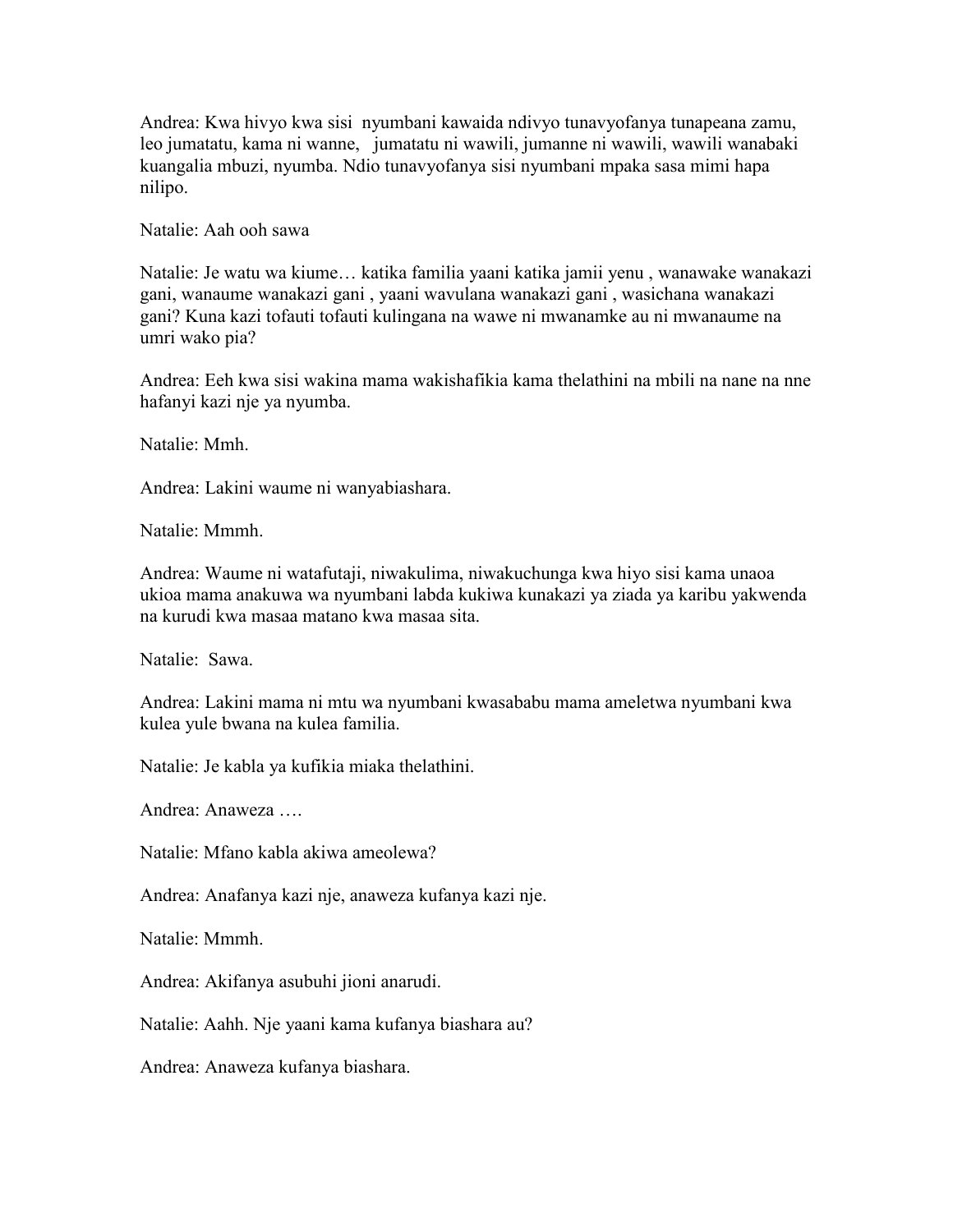Natalie: Vitu kama nini wanauza? Biashara gani yani?

Andrea: Biashara ya mkoani ni biashara ya mahindi, maharage…

Natalie: Vyakula. Na je bangili ule urembo wote ya kimasai wote?

Andrea: Wanauza.. eeh wanauza.

Natalie: Sawa.

## English translation:

Natalie: Who does the cleaning and cooking?

Andrea: The mother and her children.

Natalie: Her daughters?

Andrea: Eeh, her daughters.

Natalie: For instance, if the family has other children, say, daughters-in-law living in the house, can they do those kinds of chores?

Andrea: Eeh, and if the mother and the father have a son who is married, the wife will also help the elders.

Natalie: Mmmh.

Andrea: …Doing laundry, cooking in the morning and at night, she has to help the mother.

Natalie: Okay.

Andrea: Mmmh.

Natalie: Who buys groceries, for instance, in the shops and…

Andrea: The father. The father is the one who shops and the mother is the one who cooks.

Natalie: If so, the father is the one who goes to the market?

Andrea: Aaah, no, he can't go every day.

Natalie: So he doesn't just give the mother cash, but he also goes to different places (to buy the food?)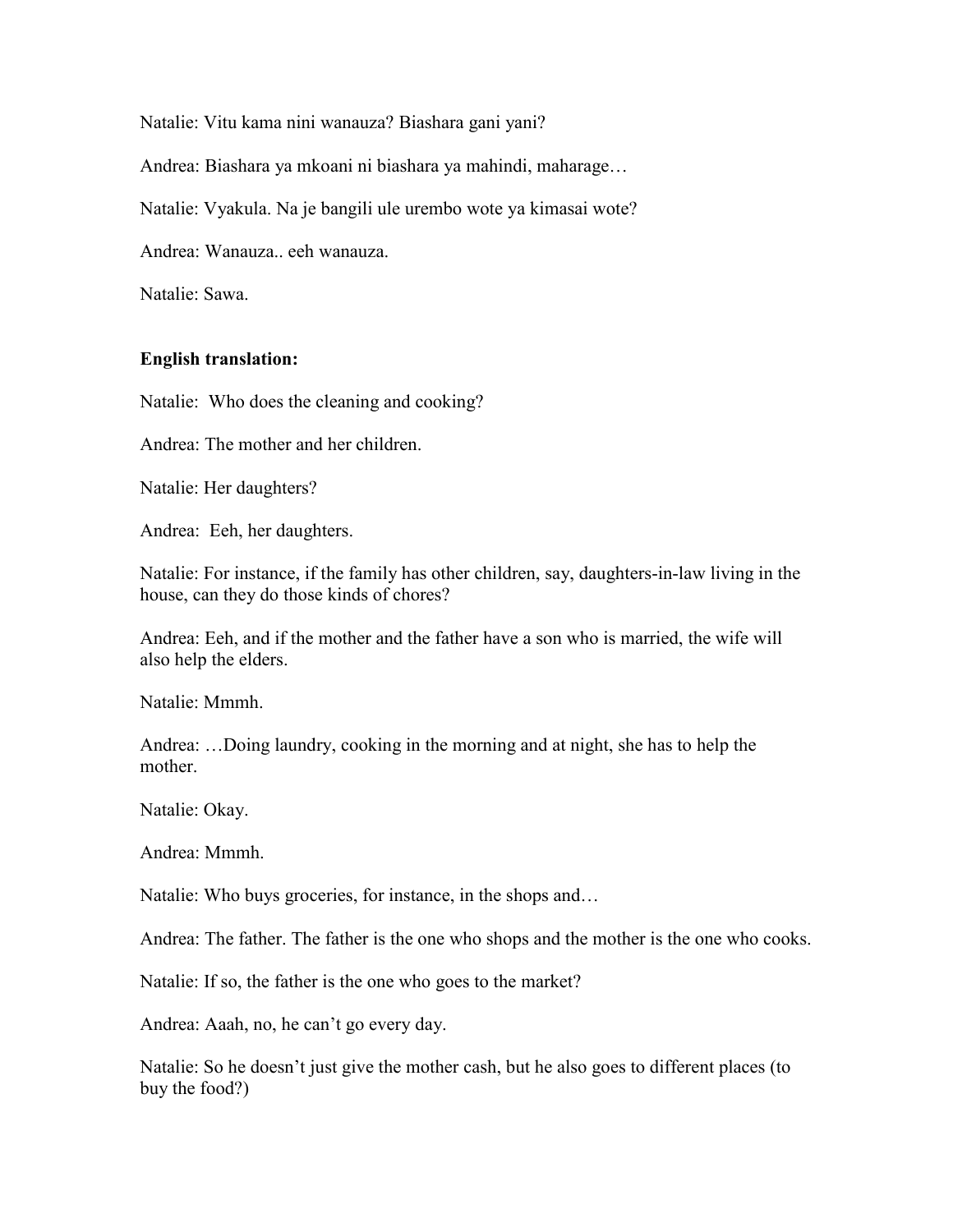Andrea: The mother is the one who goes to the market because the mother is at home, while the father is the one who goes out in the world to try to earn money.

Natalie. Aaah.

Andrea: Eeeh.

Natalie: So the father doesn't just bring money and give it to the mother to shop, but he brings food home. Ooh, okay.

Andrea: Eeh.

Natalie: Who takes care of children from the time they are very young until they are old enough to take care of themselves?

Andrea: The mother.

Natalie: Just the mother?

Andrea: The mother, the mother with the help of the father, but mainly it is the mother because she's at home.

Natalie: Mmmh.

Andrea: The mother will be at home without leaving for three months from the time she gives birth. This is how we do it, according to our custom. Then the baby's hair is cut. She cuts the baby's hair, according to our custom, then they slaughter a goat or a sheep,

Natalie: Is the mother the one who slaughters the animal?

Andrea: The father is the one who does the slaughtering.

Natalie: The father is the one who does the slaughtering.

Andrea: The father is the one who slaughters the animal and calls the family and lets them know that they are allowing the child out of the house.

Natalie: After three months?

Andrea: After three months.

Natalie: Wow, eih, I see. Aaah, what do children do, that is, kids from the very young ones through the older ones. For instance, the youths? What do they do at home? Or the six-year olds, seven year olds, eighteen year olds?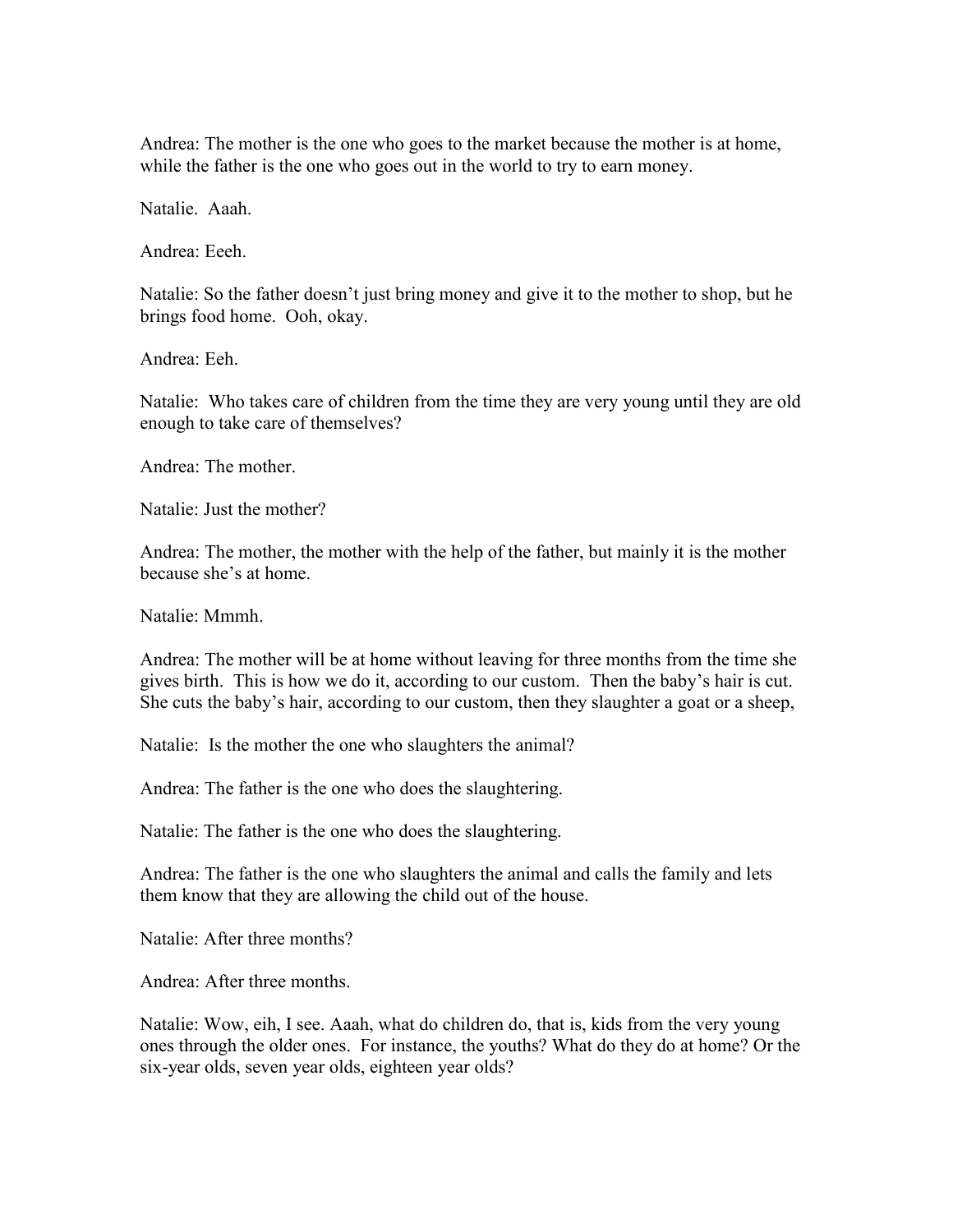Andrea: Some go to school while others herd the animals.

Natalie: Mmmh.

Andrea: Some will read, while others go to school. Some herd goats while others go to the farms.

Natalie: Mmmh

Andrea: Aaah, ooh, okay.

Natalie: So, what about the males… in the family, in your community, what do women do, what do men do, what to boys do and what to the girls do? Are there different jobs depending on whether you are a male or female, and depending on your age?

Andrea: Eeh, for us, once the women are thirty-one or so, they don't work outside the house.

Natalie: Mmmh.

Andrea: The men are the ones who do business.

Natalie: Mmmh.

Andrea: The men are the ones who earn a living, who go to the farm and herd. So for us, if you marry, the wife/mother stays in the house unless there is a job near the home where she can go and come back after 5 hours or 6 hours.

Natalie: Okay.

Andrea: But the wife/mother is the one who stays home. After marrying, she must take care of the husband and children.

Natalie: So, what if she is not thirty?

Andrea: She could …

Natalie: For instance, before she is married?

Andrea: She can work outside, she can work outside.

Natalie: Mmmh.

Andrea: She can go to work in the morning and come home in the evening.

Natalie: Aaah, and have a job outside the house, such as selling something?